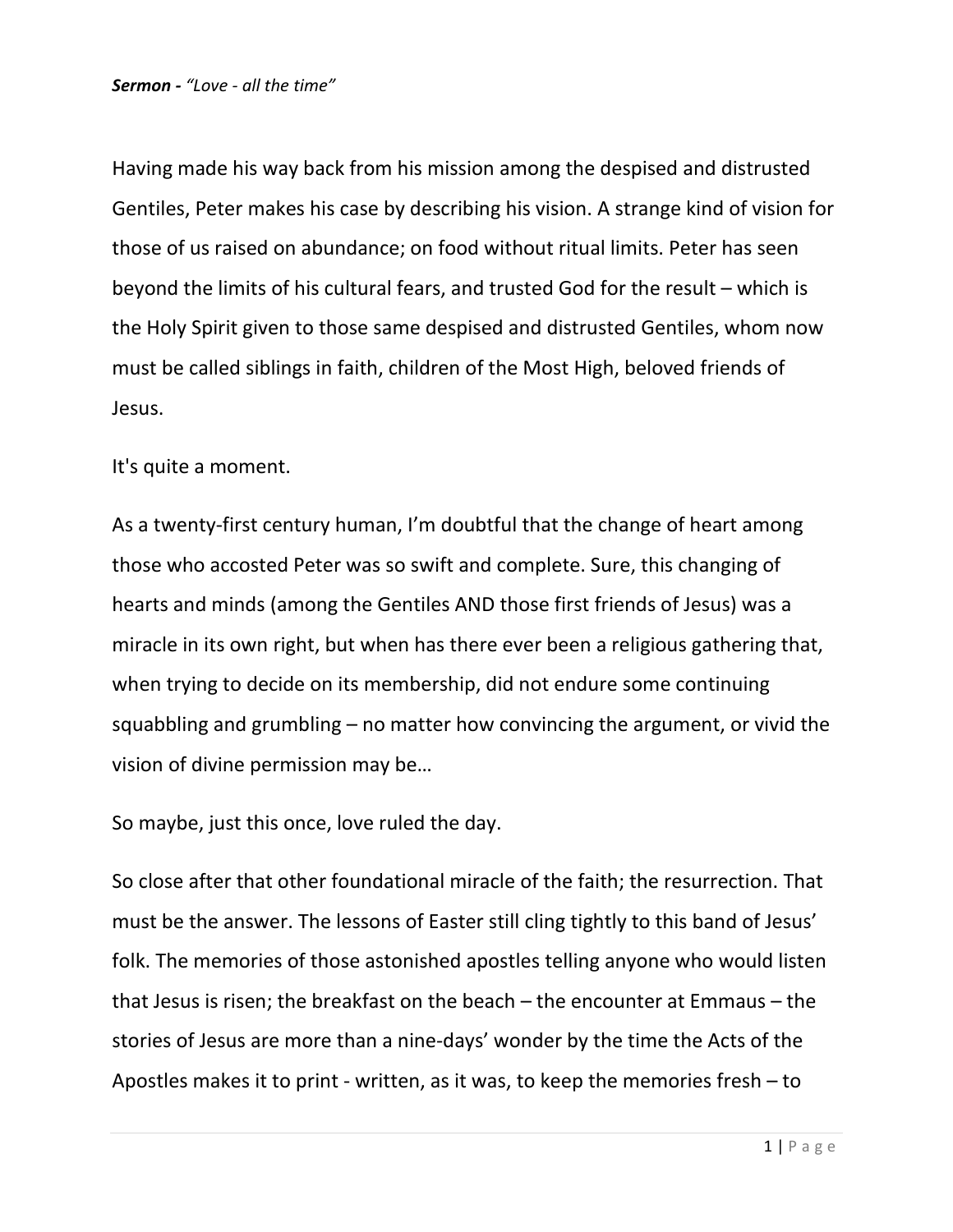explain the enthusiasm of the emerging church. And this is how it moves from being an expression of a Jewish longing for a divine kingdom to something else altogether.

It must have been love.

But, as fascinating as Peter's vision may have been – as formative as his work among the Gentiles was – it is the gospel that grabs my attention.

Sure, we're back in the pre-Easter portion of John's gospel; that's what intrigues me. We don't always get to hear this bit of Jesus' instruction in Holy week, and when we do, we are too soon distracted by what comes next. For Judas has just taken off into the darkness, and darker things soon follow. Yet here on the brink of betrayal, Jesus speaks of glory, and commands his confused disciples to live in love. 'The best way to get the message to the world,' says Jesus, 'is by loving one another.'

By now the stage is set, and Jesus knows what's coming. "I go where you cannot follow,' he says – and he will go to the high priest – then to Pilate. Then to the hands of the Roman soldiers. Ultimately to a grisly death and a new rock tomb. And they won't follow – except for the women. The disciples will run and hide and worry and wonder. And knowing this about his friends, Jesus commands them to love one another – in spite of everything; because of everything – love one another.

Jesus didn't say 'because soon it will be harder." Harder to get along when the teacher is not present; harder to live in hopeful love when the sky is black as pitch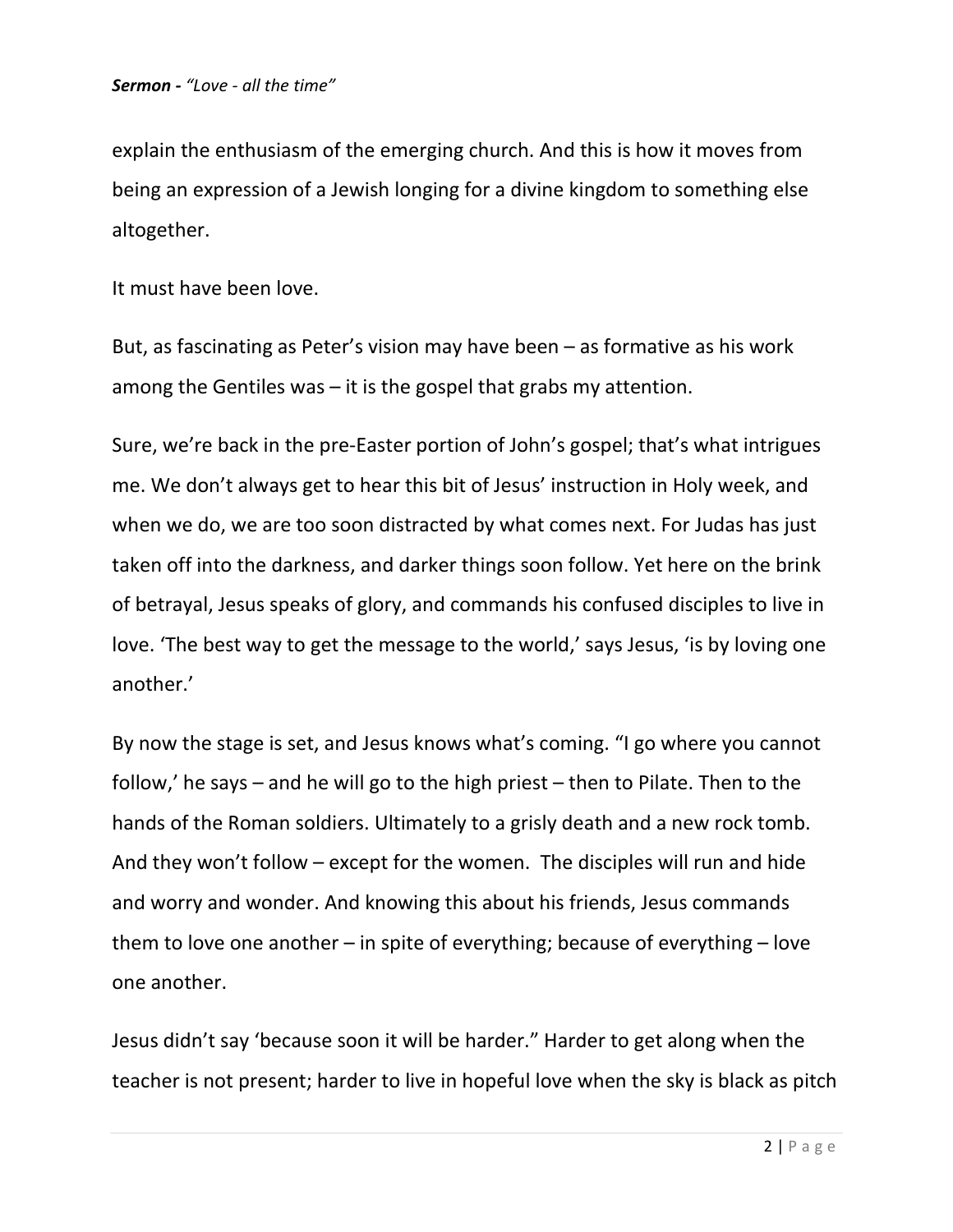and the authorities are scrambling to maintain a hold on power. Jesus didn't say 'remember the good times with fondness,' or 'try to be cheerful through the hard times.' He said "Love one another," and that is the legacy we must tend to.

To love one another – even when we disagree. To love when it would be easier to criticize. To love when circumstances make it difficult to speak, or visit, or offer even the simplest kind of sympathy. That is key to our witness as followers of Jesus.

This is a 'Jesus lesson' that the church needs to take seriously – now, more than ever. When the world is more fractious; when tempers are frayed; when everyone seems desperate and our anxiety about the future is vivid and sharp. The love that identifies us as disciples of Jesus is crucial; "by this everyone will know…" says Jesus.

The world longs for hope – and Jesus offers hope. Not just the hope of the resurrection – though that isn't nothing. Jesus models a manner of living and engaging with humanity that seeks the best in each person. Those whom Jesus met and healed are 'returned to themselves.' Each one is seen by Jesus, not as an outcast or a menace, but as a child of God. The love Jesus encourages us to offer one another is the love he had for all he met. This is the foundation of the promised peaceable kingdom. This is the hope we are commanded to offer the world in Jesus' name. And it starts with loving one another.